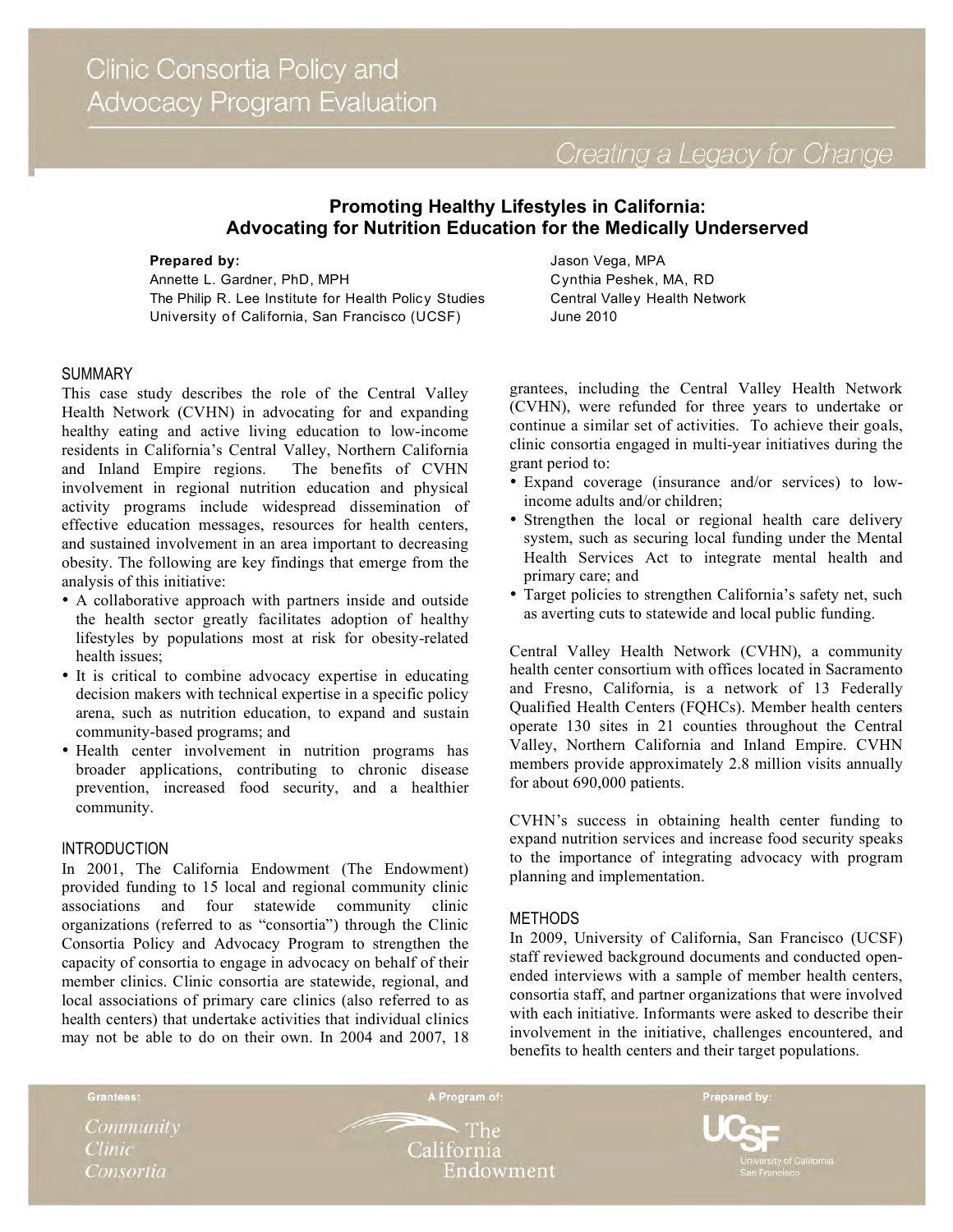### FINDINGS

ISSUE: INCREASED OBESITY AMONG LOW-INCOME CALIFORNIANS In California, nearly two-thirds of Central Valley residents are either overweight or obese. One third of children are overweight and upwards of 40 percent of school-aged children are not physically fit and do not engage in enough physical exercise. Low-income populations are particularly vulnerable to experiencing barriers to a healthy diet and food security. For example, many people are not accustomed to eating fresh fruits and vegetables despite the abundance of these food items in the Central Valley. While barriers like pricing and distribution influence access to healthy foods, other challenges include lack of time to prepare food as well as not knowing how to prepare healthy food options. In addition to a higher prevalence of obesity and related health care issues, such as diabetes and hypertension, communities must grapple with rising health care costs, lower academic achievement, and an increasingly unhealthy worker population. Improving dietary health requires individual and family behavior changes, including increased knowledge and understanding of nutrition, shopping and preparation of food, and understanding the importance of exercise in preventing obesity. Empowering people to change their relationships to food and adopt related lifestyle changes requires significant policymaker support and multi-faceted community-based approaches that are sensitive to culture and age.

#### PROMISING SOLUTION: EXPANDING CLINIC NUTRITION EDUCATION

In the early 2000s, CVHN made nutrition a key part of its policy agenda and it continues to aggressively expand its involvement in this arena. In 2003, CVHN was invited to become a Non-Profit Local Incentive Awardee (NIA) of the *Network for Healthy California (Network),* a public program to expand nutrition education throughout California. Established in 1996, the mission of the *Network* is to create innovative partnerships that enable low-income Californians to adopt healthy eating and physical activity habits. While food stamps greatly reduce food insecurity and increase access to nutritious food, they don't necessarily help people change their food-purchasing decisions and adopt healthier nutrition practices. Nutrition education using a variety of strategies in multiple venues (such as media, classes, and health fairs) has been found to be very effective in changing people's relationship to food. CVHN is a strong, coordinated and large-scale infrastructure with outreach to low-income residents of the Northern California, Central Valley, and San Bernardino regions. Using multiple health center and communitybased education strategies, the goals of the *Network,* CVHN, and its members are to increase consumption of fruits and vegetables, promote physical activity, and promote the use of SNAP, the Supplemental Nutrition Assistance Program (formerly known as the Food Stamp Program).

#### MAJOR MILESTONES:

In 2004, as a *Network* Awardee, CVHN focused on enhancing and expanding the nutrition education provided by its member health centers. Twelve members participated in the nutrition education project, having already secured \$1 to \$1.5 million annually in nonfederal funding or the "state share". This amount was eligible for the Supplemental Nutrition Assistance Program Education (SNAP-Ed) federal participation reimbursement mechanism. Concurrently, CVHN expanded its advocacy to shore up the program and pursue new opportunities, such as educating the United States Department of Agriculture (USDA) about Central Valley agricultural issues, food access, and nutrition. CVHN was successful in securing a second three-year contract in 2006 to maintain the program.

*Most Promising Practices –* CVHN member health center staff identified the most effective nutrition education strategies out of a large variety of activities, messages, and venues. Here's what they said: *Network* education materials, such as brochures, recipes, activity tips, and food stamp information are popular. Moreover, information bundled with reinforcement items, such as pedometers and aprons, are greatly appreciated by clients. A clientcentered approach that promotes a positive behavior change, such as making people more aware of how they think, feel, and act is important for achieving client lifestyle changes. Being culturally appropriate or providing materials in multiple languages and tapping into someone's cultural identity is also important. (CVHN Case Study, 2007)

Resources required to undertake this initiative include a full-time Program Director to review education materials, and plan and execute activities. Expertise in nutrition education as well as project management experience is a must. The related advocacy work to educate and promote CVHN's activities requires an additional 15 percent FTE Policy Director to cultivate and sustain relationships at the federal, state, and local levels, host events, quickly respond to potentially harmful policy changes, and pursue new opportunities. In 2008, CVHN was awarded a three-year Regional *Network* Grant to administer a health and nutrition collaborative that supports the nutrition education of nearly 100 organizations in the Central Valley. CVHN has added over a dozen people to operate the Regional *Network* and Collaborative.

*Partnerships and collaborations:* Undertaking a multihealth center, regional approach to nutrition education requires collaboration among federal, state, and local stakeholders. *Network* partners include numerous agencies and associations, such as the American Cancer Society, Western Growers, and the California Department of Food and Agriculture. The key partners include:

*Network for Healthy California, California Department of Public Health:* The Department office oversees the *Network* and ensures that the program follows USDA standards, such as review of nutritional materials developed by CVHN.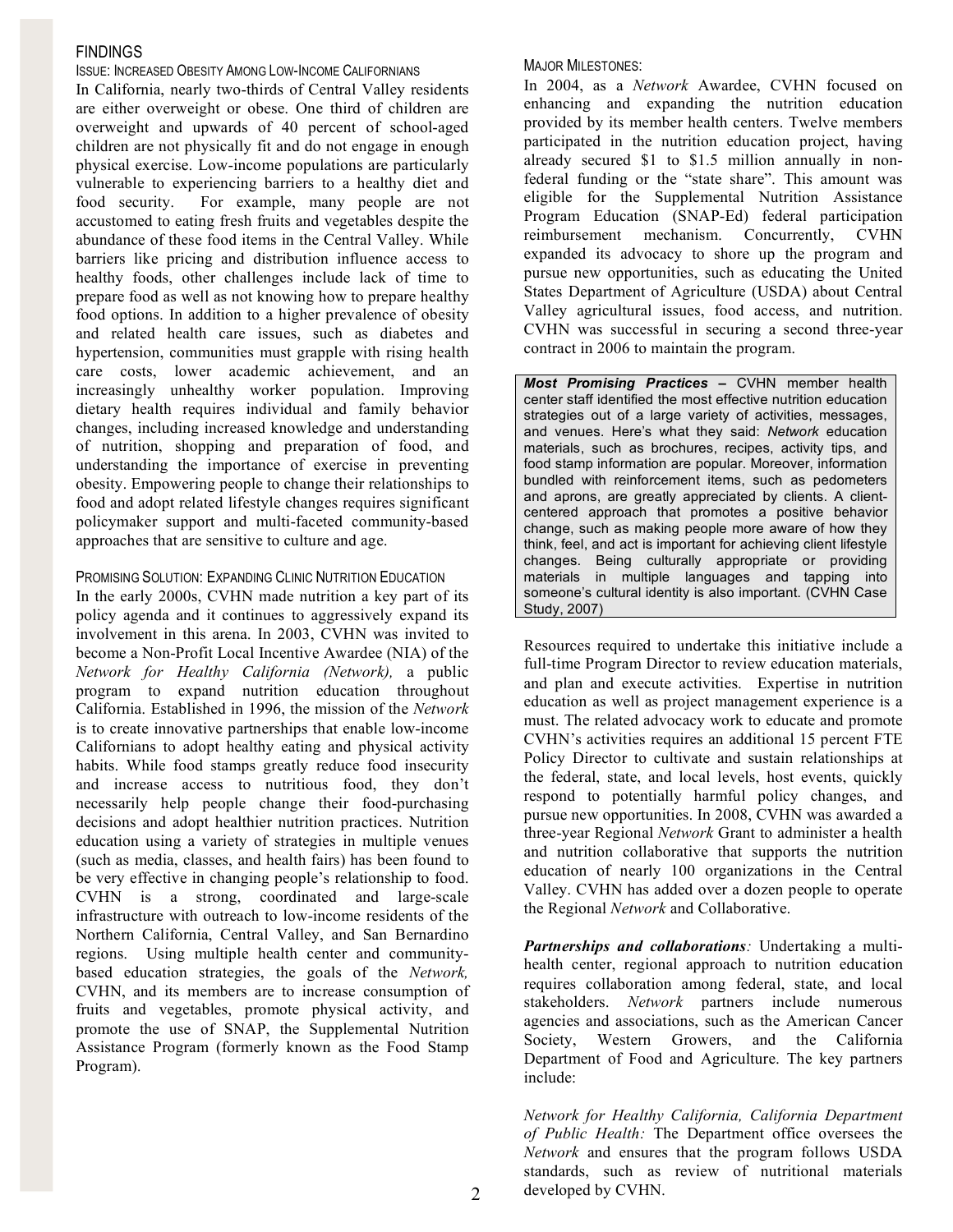*CVHN Member Health Centers:* Health centers are natural partners because they are trusted in their communities and have the cultural and linguistic capacity to work with the target population. Additionally, they understand the role of prevention and health disparities. Last, they have experience in delivering health information to low-income populations. While 3 health centers have had to occasionally suspend their participation due to an inability to provide the match or administrative challenges, 12-13 regularly participate.

CVHN also has established a working partnership with the USDA and continues to work with the agency on nutrition and rural development issues, such as the promotion of public benefit programs and job creation.

*Overcoming Challenges:* The *Network* and CVHN have occasionally had to contend with federal and state level policy changes to the program. In 2004, the USDA proposed narrowing SNAP-Ed eligibility to only women and children up to 130 percent of FPL who receive or apply for food stamps. Upwards of hundreds of thousands of lowincome Californians were at risk of losing nutrition education services and California would have lost \$80 million in funding for local, regional and statewide nutrition programs. Second, there was some resistance by the USDA to clinic participation in SNAP-Ed, which was mitigated by USDA Under Secretary support. Last, there are barriers to participation, such as the adoption of a finger-imaging system to prevent fraud.

*Additional Challenges:* Funding for prevention services is rarely secure, and is typically cut first. Additionally, health center participation depends on the ability to provide a funding match, which isn't always possible.

### ACCOMPLISHMENTS AND BENEFITS

Through its participation in the *Network* and expansion of nutrition education at member sites and other venues, CVHN has been instrumental in reducing barriers to healthy foods and physical activity. Using the grant Logic Model, the short and long-term outcomes of CVHN's nutrition advocacy and education activities for safety net providers and underserved populations in the Central Valley and surrounding regions include:

*Expanded CVHN advocacy capacity:* Involvement in nutrition education affords CVHN a strong advocacy voice in related policy issues of concern. As a major agricultural area, policy issues that involve the USDA are very important to employers and growers. Nutrition and obesity are also increasingly important policy issues that have contributed to increased visibility.

*Increased policymaker awareness of safety net and health center policy issues***:** CVHN staff have to be constantly mindful of changes to nutrition policy at the federal and state levels. Staff periodically have to educate decision makers about the potential negative repercussions of these changes, such as limiting program participation.

Additionally, related agricultural events and activities attract media coverage, such as USDA Under Secretary Nancy Johner's visit to the Central Valley in 2008. The visit was an opportunity to demonstrate the role of health centers in providing nutrition education services to Central Valley residents.

*Increased policymaker support of safety net and health center policy issues***:** CVHN focuses on its relationships with the California delegation, such as Congressman Baca who represents the  $43<sup>rd</sup>$  District and is the Chair of the Agricultural Subcommittee on Department Operations Oversight, Nutrition and Forestry. To preserve program integrity, CVHN worked with Congressman Baca to develop a letter challenging proposed guidelines to narrow program participant eligibility in 2004. Relationships with decision makers have been important in other ways, such as securing new funding. For example, CVHN was able to garner a letter of support from Lt. Governor John Garemendi when it applied for the Regional *Network* Grant in 2008.

*Strengthened health center operations:* Since many lowincome people with nutritional issues receive their services from health centers, it makes sense to undertake nutrition education in this setting. Many CVHN members were already providing nutrition education but under the *Network* program they are eligible for additional materials and resources. Eligible organizations that provide matching resources may qualify for Federal financial participation dollars from SNAP-Ed. The 13 participating health centers are able to significantly expand their nutrition education activities and resources in ways they would not be able to do otherwise, such as securing t-shirts and backpacks with nutrition messages. Also, being part of a bigger program within California has benefits, such as increasing the number of places to which to refer people. Last, health center-based nutrition education is a vehicle for connecting people to health insurance, dental health services, and Medical Nutrition Therapy (MNT).

*Health Center Experience: Livingston Medical Group* Underserved populations have complex health issues that require interventions at the individual, family, and community levels. Livingston Medical Group has participated in the *Network* program since 2003 and has a full time health educator, displays nutritional posters, as well as helps people navigate services. Many of these activities touch the lives of staff and patients, not just the target population, such as sharing nutritional recipes. Nutrition education is also a ready means for enrolling them in public insurance programs like Healthy Families (CHIP) and Medi-Cal (Medicaid). It's an easy point of entry and people can come in with an appointment or walk-in. They also can get 1:1 counseling and group classes.

*Increased services for the underserved and uninsured:* CVHN's nutrition education services are estimated to have reached over 1 million residents since 2003. Additionally, the nutrition program sometimes serves as a gateway to primary care (and vice-versa) whereby staff can help